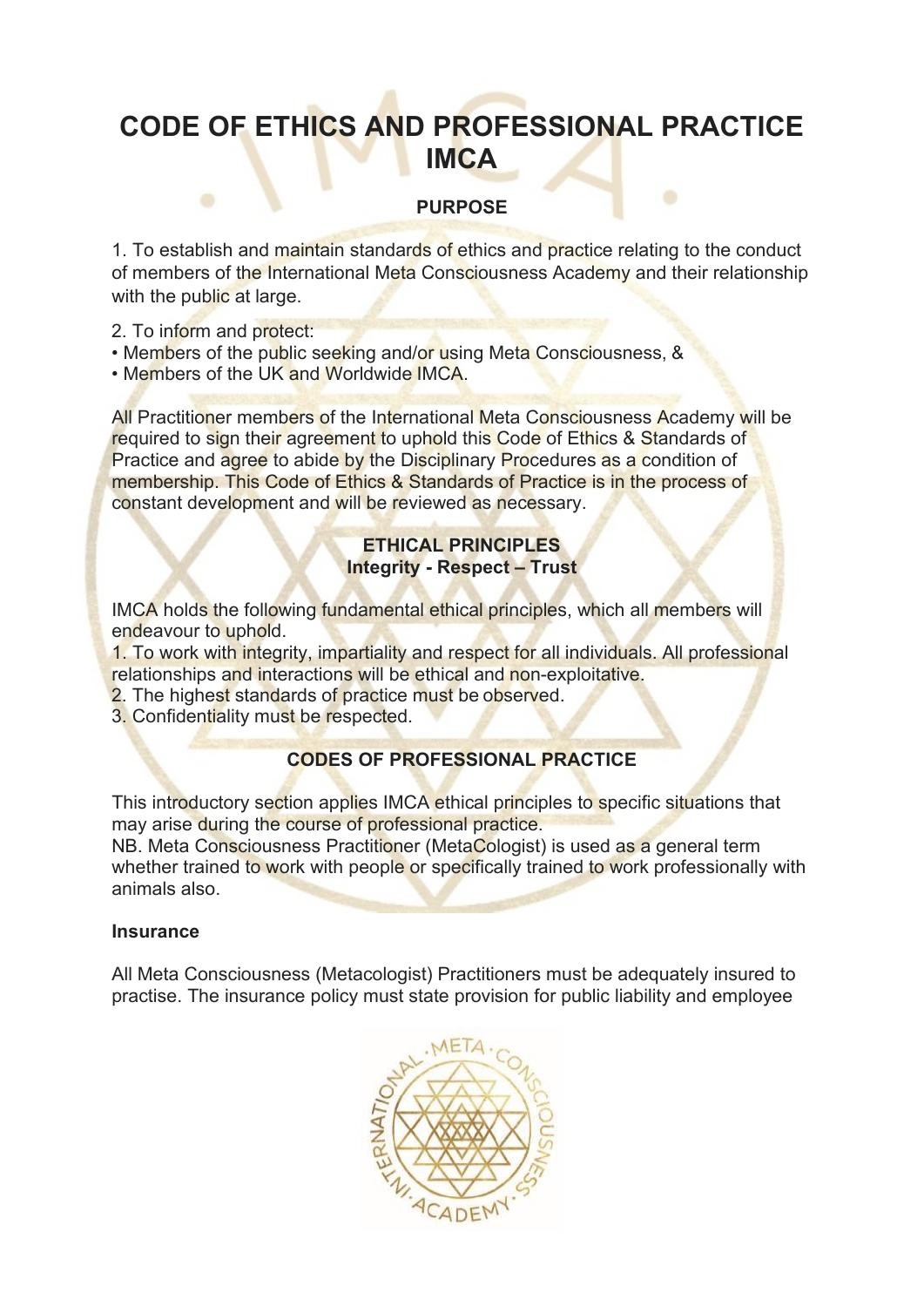liability (if personnel are employed) and professional indemnity, as well as provision for professional treatments. If offering Meta Consciousness to animals on a professional (i.e. paid) basis, insurance cover should be extended to animal treatments. It should not be assumed that Animal Meta Consciousness treatments are automatically covered within Meta Consciousness Practitioner insurance.

#### **Clear Contracts**

1. Before analysis or sessions, Meta Consciousness Practitioners must explain fully, either in writing or verbally, all the procedures involved in the sessions, including such matters as client records, likely content and length of consultations, likely number of consultations, and fees, etc. It is not possible to quarantee the outcome of any course of sessions, therefore, the terms on which it is offered should be stated clearly before the first session of Meta Consciousness, with subsequent revisions being agreed in advance of any change.

When the client is an animal, such matters must be explained to the animal's owner/caregiver. When the client is a vulnerable adult or 18 years or younger then this must be clearly explained to parent or guardian and signed disclaimer kept as evidence

2. Meta Consciousness Practitioners must never claim to ʻcure'.

3. If another therapy/modality is to be used in conjunction with Meta Consciousness, permission must be obtained from the client at the outset.

4. Meta Consciousness Practitioners(Metacologist) must act with consideration concerning fees and justification for treatment.

5. Meta Consciousness Practitioners(Metacologist) have the same obligation to the client whether being paid or working in a voluntary capacity.

6. Meta Consciousness Practitioners (Metacologist)should recognise the client's right to refuse Meta Consciousness or disregard advice, even when 'the treatment plan has been requested by' or 'consent has been given by' the parent/guardian, or in the case of animals, the owner/caregiver.

7. Meta Consciousness Practitioners(Metacologist) retain the right to refuse or postpone giving Meta Consciousness Analysis to a client should the Practitioner believe the giving of Meta Consciousness Analysis to be inappropriate. The Meta Consciousness Practitioner (Metacologist) should make it clear to the client why they are refusing or postponing treatment, e.g.:

• the client is under the influence of alcohol or mind- altering substances;

• the client is intimidating or offensive, in a physical or sexual manner, or otherwise;

• the client behaves in any way which may lead the Meta Consciousness Practitioner (Metacologist)to feel physically unsafe, disrespected or abused. This also applies to animals that may be aggressive or reactive;

• If the client is a danger to themselves or others, Meta Consciousness Practitioners(Metacologist) are bound by legal rights to inform GP, or authority figures

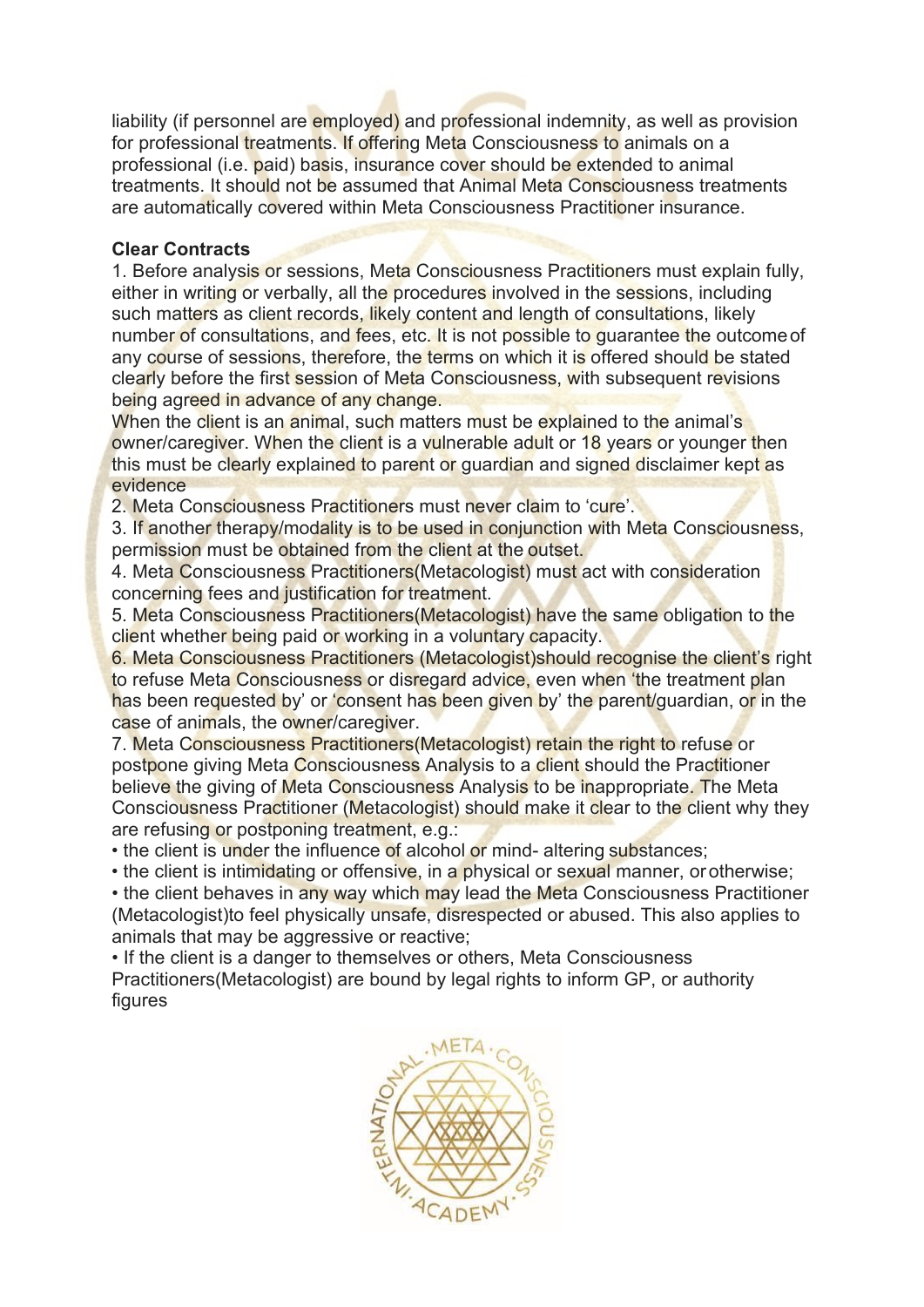• in the case of late attendance of the client, the Meta Consciousness Practitioner(Metacologist) may exercise discretion in refusing treatment;

• Meta Consciousness (Metacologist are not medically trained unless otherwise advised. ;

• matters are/become evident that must be legally reported.

8. A copy of the Codes of Ethics & Standards of Practice should be available to the client on request.

9. Certificates and other qualifications must be displayed or be made available by the Meta Consciousness Practitioner (Metacologist)

# **Empowerment of the Client**

1. Meta Consciousness Practitioners (Metacologist) should be empathic, supportive and positive, thus encouraging uplift in the client's mental outlook, and a belief in a progression towards good health practices. It is the client's prerogative to make their own choices with regard to their health, lifestyle and finances.

2. Meta Consciousness Practitioners(Metacologist) must not countermand instructions or prescriptions given by a doctor, vet, or other healthcare or animal care professional.

Client Assessment

1. Meta Consciousness does not take the place of conventional medical treatment and in fact work to integrate all allopathic in an ethical and appropriate manner 2. Meta Consciousness Practitioners (Metacologist) will make a baseline assessment prior to the first Meta Consciousness session and discuss appropriate treatment plan of action.

3. All clients and owners or caregivers of animal clients should be asked what medical or veterinary diagnoses and advice they have received, but it is the client's decision as to whether or not this information is disclosed. Where appropriate, they should be advised to consult their GP if they have not already done so. Since it is legal to refuse medical treatment, no client can be forced to consult a doctor. However emphasis is to assist client to seek medical diagnosis at all possible times.

4. A client should not be advised to discontinue prescribed medication.

5. Any advice given must be within the professional expertise of the Meta Consciousness Practitioner (Metacologist)

# **Confidentiality**

1. Meta Consciousness Practitioners(Metacologist, and professional support team, have an implicit duty to keep all information relating to attendance and clientrecords entirely confidential. No disclosure may be made to a third party, including any member of the client's own family, without the client's consent, unless it is required by due process of the law.

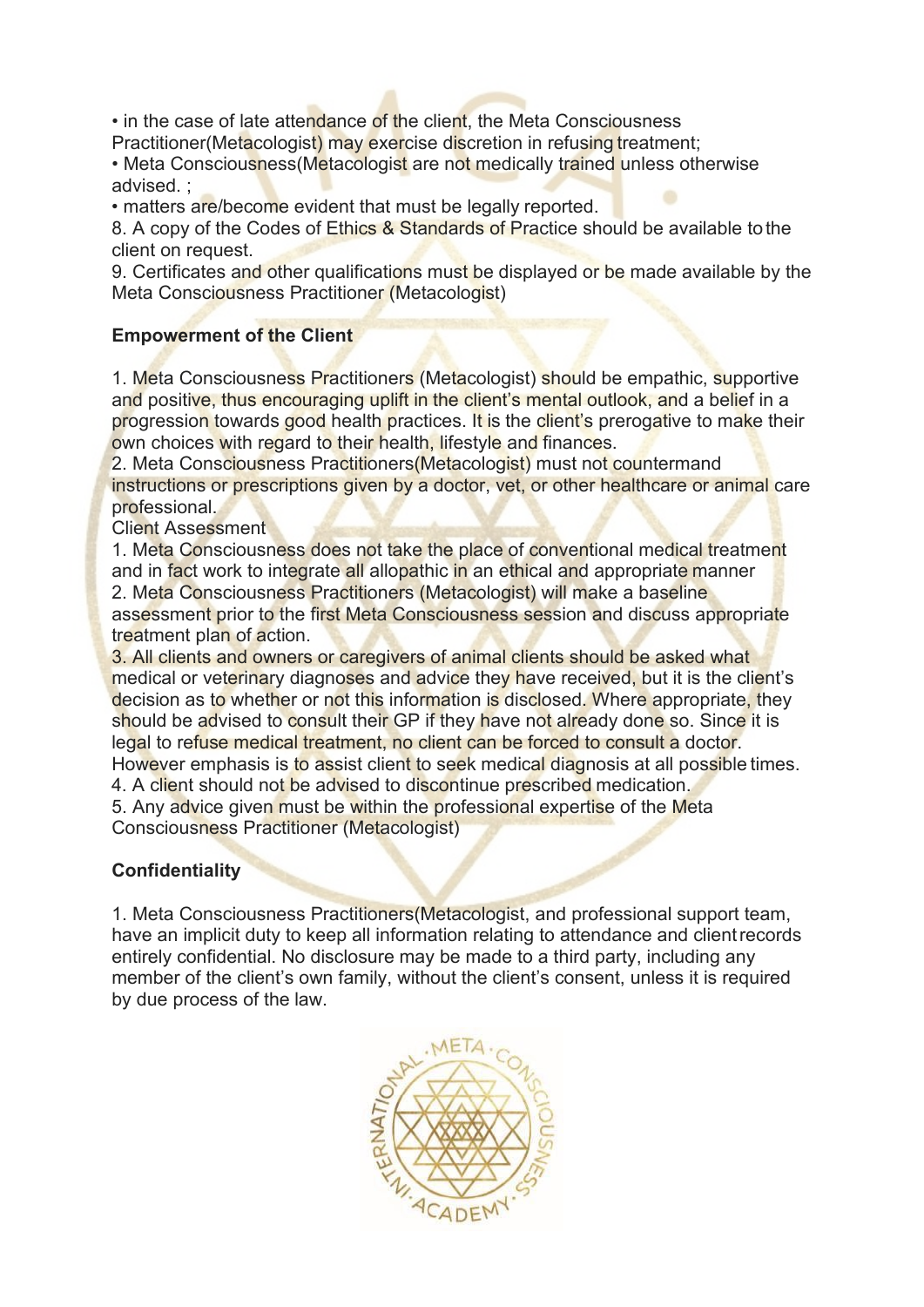2. Meta Consciousness Practitioners (Metacologist) must ensure that they comply with current data protection legislation and GDPR where appropriate 3. Meta Consciousness Practitioners(Metacologist) who sell or otherwise transfer their interest in a practice must inform all their clients of the change and give the name of the Meta Consciousness Practitioner(Metacologist) who has taken over. No information on a client shall be provided to the incoming Meta Consciousness Practitioner without the permission of the client or the owners or caregivers of animal clients.

# **Client's Records**

1. Meta Consciousness Practitioners (Metacologist) must ensure they keep clear and comprehensive records of their treatments including dates and advice given. These records should be factual and avoid opinion. This is especially important for the defence of any negligence actions as well as for efficient and careful practice.

2. Records are to be kept in safe custody for seven years from the time of the last consultation or as your insurance advises

3. Meta Consciousness Practitioners (Metacologist) should arrange for the correct disposal of case records in the event of their death.

#### **Personal Relationships – Boundaries**

1. The relationship between the Meta Consciousness Practitioner (Metacologist) and client should be of the highest professional standard. Due diligence of care, skill and integrity should be demonstrated at all times.

2. Meta Consciousness Practitioners (Metacologist) Teachers must not exploit their clients/students financially, sexually, emotionally or in any other way.

3. Meta Consciousness Practitioners(Metacologist) must not request the removal of clothing except for coat and footwear.

4. Meta Consciousness Practitioners(Metacologist) shall be without judgement concerning race, colour, creed, gender or sexual orientation.

#### **Responsibilities to Self**

1. Meta Consciousness Practitioners shall recognise the value of self- treatment and also receiving supervision and holistic support from another, as part of their continuing self-development.

2. Meta Consciousness Practitioners(Metacologist) have a responsibility to themselves to maintain their own professionalism.

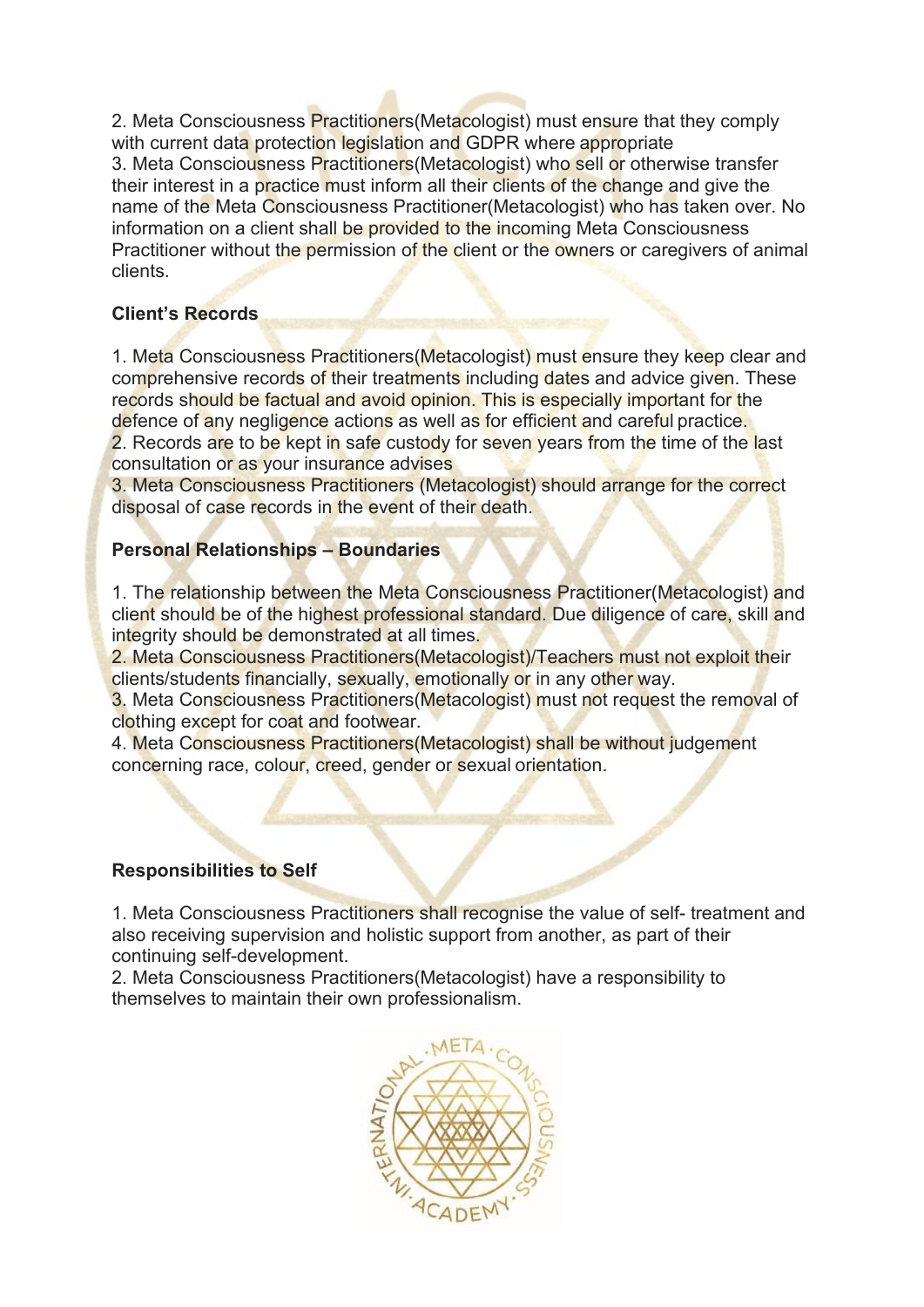3. Meta Consciousness Practitioners(Metacologist) should not offer treatments to others if unwell.

4. Practitioner Members must take all reasonable steps to monitor, develop and advance their professional competence, and to work within that capacity. Continuing Professional Development is a requirement for Professional practice.

5. A Meta Consciousness Practitioner(Metacologist) shall be aware of their own professional limitations and refer a client elsewhere when the need demands.

# **Responsibilities to Others**

1. Meta Consciousness Practitioners(Metacologist) shall seek a good relationship and work in a co-operative manner with other healthcare professionals, recognising and respecting their particular contribution within the healthcare team. Meta Consciousness Practitioners(Metacologist) will not undermine a client's faith in any other form of treatment or religion and shall respect and support the client's choices. 2. Meta Consciousness Practitioners(Metacologist) will encourage accurate understanding of Meta Consciousness within other fields and modalities within the

healthcare sector.

3. Meta Consciousness Practitioners(Metacologist) shall at all times conduct themselves with due diligence in their relations with all people whilst conducting their professional practice.

# **Soliciting of Clients**

Meta Consciousness Practitioners (Metacologist) shall not encourage clients away from other professional colleagues.

#### **Meta Consciousness in Formal Care Settings**

1. The care setting is responsible for the client.

2. Meta Consciousness Practitioners (Metacologist) may only give Meta Consciousness to clients in care settings with permission from the client, or the person authorised to make decisions on their behalf, and the person responsible for their medical care.

3. Meta Consciousness Practitioners(Metacologist) shall not give the impression that they are a medical professional or a member of staff. The Meta Consciousness Practitioner may have some form of identification, such as a lapel badge.

4. Where permission is given to provide Meta Consciousness on the ward, this must be carried out without intrusion or inconvenience to other clients and staff.

5. If other clients request knowledge or a treatment plan, the permission of the ward charge nurse, nursing officer (and if relevant, the client's doctor) must first be

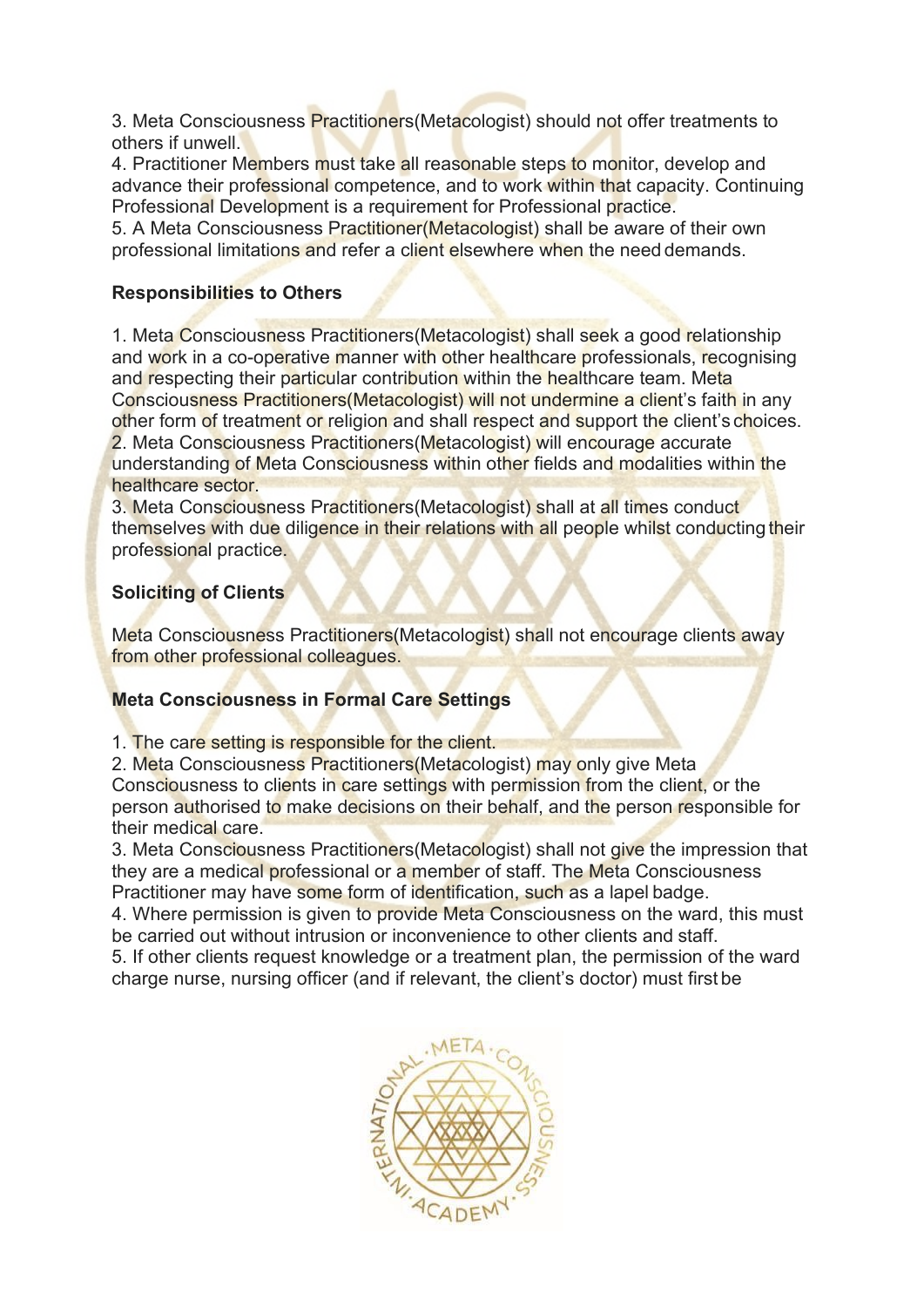obtained. Meta Consciousness Practitioners must never undermine the client's faith in hospital treatment or regime.

۰

#### **Premises**

All Meta Consciousness Practitioners shall ensure that their working conditions are suitable for the practice of Meta Consciousness. (See below Appendix  $2 - No$ . 3. Premises)

#### **IMCA Disciplinary Procedures**

1. All members will follow and abide by decisions made under the disciplinary procedures of IMCA

2. The primary concern of IMCA shall be to protect the public and to uphold the reputation of the organisation and its members.

#### **Advertising/Public Statements**

1. The (IMCA) Meta Consciousness' logo can only be used to advertise events that are being officially organised on behalf of IMCA, and by Practitioner Members subject to specific criteria, available on request.

# **CODE OF PROFESSIONAL PRACTICE – APPENDIX 1**

#### **Meta Consciousness and Legislation**

In the UK the following are noted:

1. A parent or guardian who wilfully fails to provide adequate medical aid for a child under the age of 16 may be committing a criminal offence. Meta Consciousness is not defined as a medical aid by law so anyone who gives Meta Consciousness to a child whose parents refuse medical aid could be seen to be aiding and abetting that offence. When giving Meta Consciousness to a child, it is advisable to secure the signature of the parent or guardian to the following statement. "I have been advised by (Meta Consciousness Practitioner's name) that according to Law I must consult a doctor concerning the health of my child (child's name)." This statement should be signed and dated by both parent/guardian and a witness and kept with the client records.

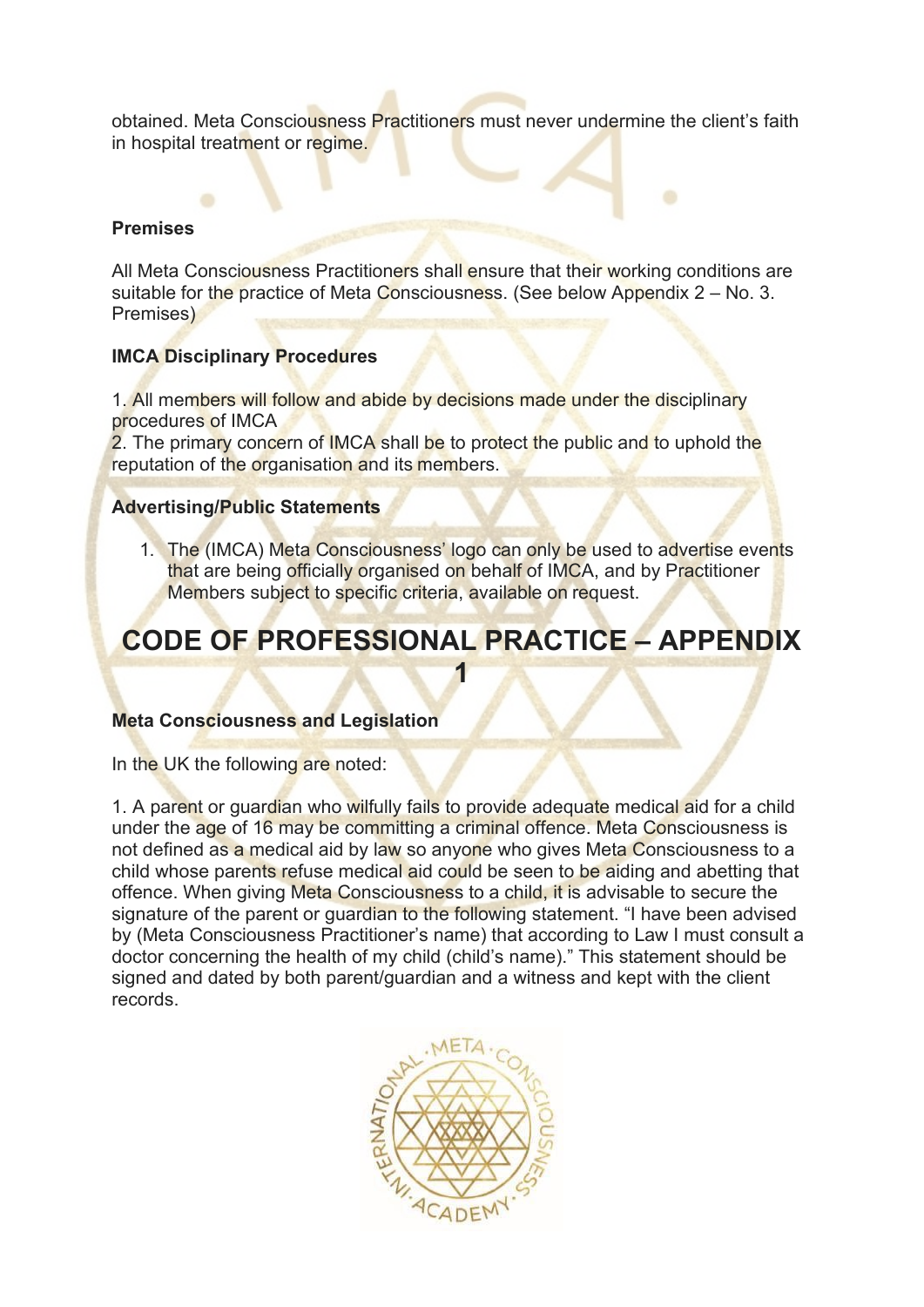2. It is an offence to offer treatment or prescribe a remedy or advice for cancer. (Please note – this does not mean that you cannot work using Meta Consciousness to someone with cancer, you just cannot claim to specifically treat cancer.) 3. Any advertising should be dignified and should not make any claims that could be

considered health or medicinal claims, especially relating to the cure of any disease. It is useful to be aware of the guidance of the Advertising Standards Agency Code of Advertising Practice.

4. The Royal College of Veterinary Surgeons (RCVS) is the regulatory body for veterinary surgeons and veterinary nurses in the United Kingdom and has statutory responsibilities under the Veterinary Surgeons Act 1966 (ʻthe Act'). Section 19 of the Act creates a criminal offence for non-veterinary surgeons to practise veterinary surgery. Section 27 of the Act defines 'veterinary surgery' as meaning the art and science of veterinary surgery and medicine and shall be taken to include: a) the diagnosis of diseases in, and injuries to, animals including tests performed on animals for diagnostic purposes;

b) the giving of advice based on such diagnosis;

- c) the medical or surgical treatment of animals; and
- d) the performance of surgical operations on animals.

Meta Consciousness as understood by the RCVS is healing by the laying on of hands and not generally regarded as the practice of veterinary surgery as defined by the Act.

On this basis, unless a veterinary surgeon, it is illegal for Meta Consciousness Practitioners(Metacologist) to perform any of the above. Consequently, although there is no formal requirement to gain veterinary consent prior to offering Meta Consciousness, animals for whom Meta Consciousness is requested should first be seen by a vet for a diagnosis where they have a known or suspected physical or mental condition, or other health related issue. (Behavioural issues may have health implications.)

Meta Consciousness Practitioners(Metacologist) working with animals should also familiarise themselves with the 2006 Animal Welfare Act and give due consideration to its content.

#### **Notifiable Diseases**

Doctors in England and Wales have a statutory duty to notify a ʻProper Officer' of the Local Authority of suspected cases of certain infectious diseases.

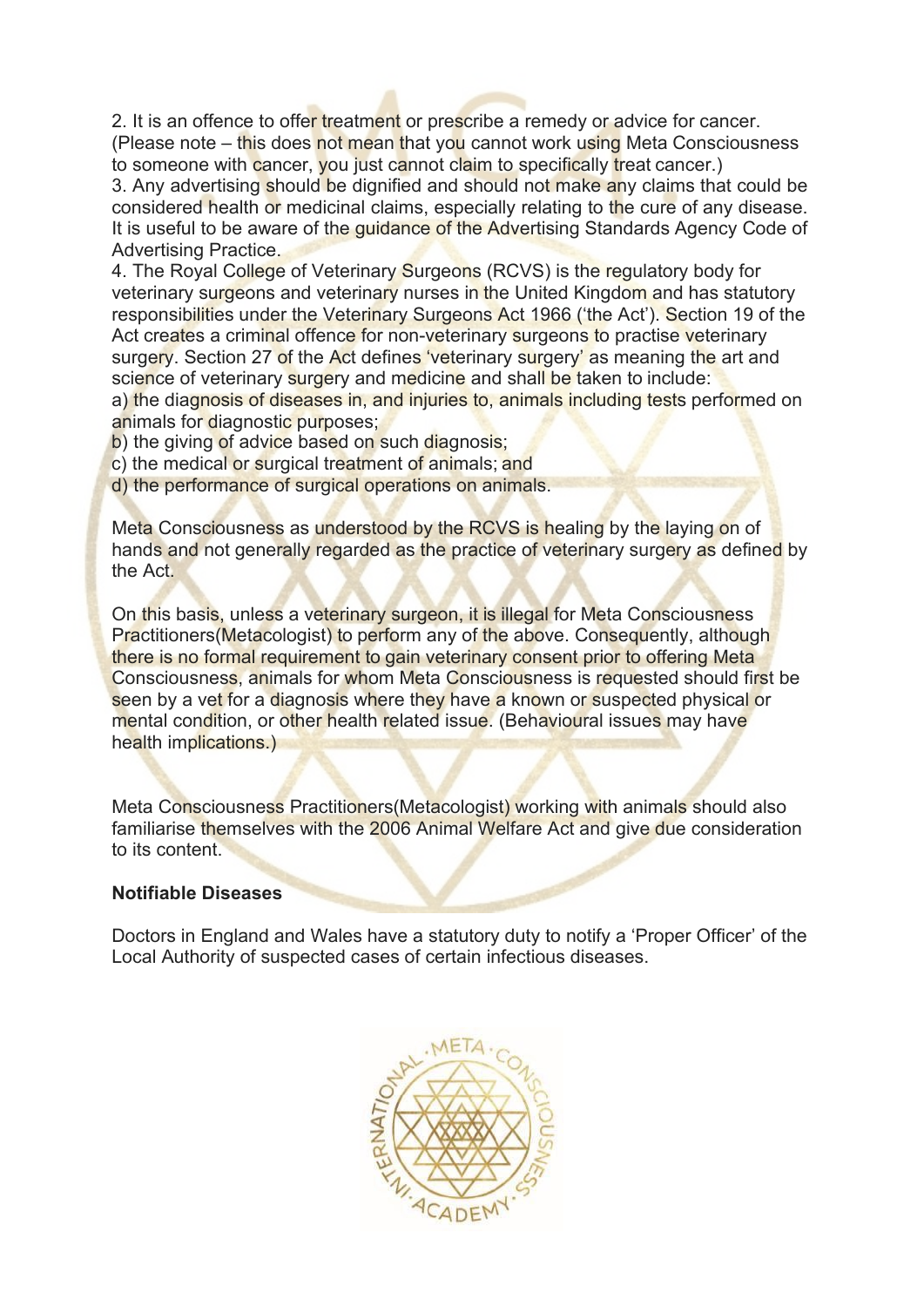Meta Consciousness Practitioners(Metacologist) should be aware of the following diseases notifiable (to Local Authority Proper Officers) under the Health Protection (Notification) Regulations 2010:

Acute encephalitis, Acute meningitis, Acute poliomyelitis, Acute infectious hepatitis, Anthrax, Botulism, Brucellosis, Cholera, Diphtheria, Enteric fever (typhoid or paratyphoid fever), Food poisoning, Haemolytic uraemic syndrome (HUS), Infectious bloody diarrhoea, Invasive group A streptococcal disease and Scarlet fever, Legionnaires' disease, Leprosy, Malaria, Measles, Meningococcal septicaemia, Mumps, Plague, Rabies, Rubella, SARS, Smallpox, Tetanus, Tuberculosis, Typhus, Viral haemorrhagic fever (VHF), Whooping cough, Yellow fever. It is no longer a requirement to notify the following diseases: Dysentery, Ophthalmia neonatorum, Leptospirosis, and relapsing fever.

Meta Consciousness Practitioners(Metacologist) are advised to be aware of and cooperate with local by-laws and all relevant Health and Safety legislation.

Ignorance of the law is no defence.

#### **Notifiable Diseases in Animals**

ʻNotifiable' diseases are animal diseases that must legally be reported to the Animal and Plant Health Agency (APHA), by owners/care givers of animals who are showing signs or may possibly be affected.

Notifiable diseases can be:

• Endemic – already present in the UK, such as bovine TB;

• Exotic – not normally present in the UK, such as foot and mouth disease.

Some endemic and exotic diseases are zoonotic which means they can pass between animals and humans, such as rabies.

If a notifiable animal disease is suspected the animal's owner/caregiver must report it immediately by calling the Defra Rural Services Helpline on 03000 200 301. In Wales, contact 0300 303 8268. In Scotland, contact the local Field Services Office. Failure to do so is an offence.

Meta Consciousness Practitioners (Metacologist)(who work with animals should be aware of the following diseases notifiable, for which published guidance exists:

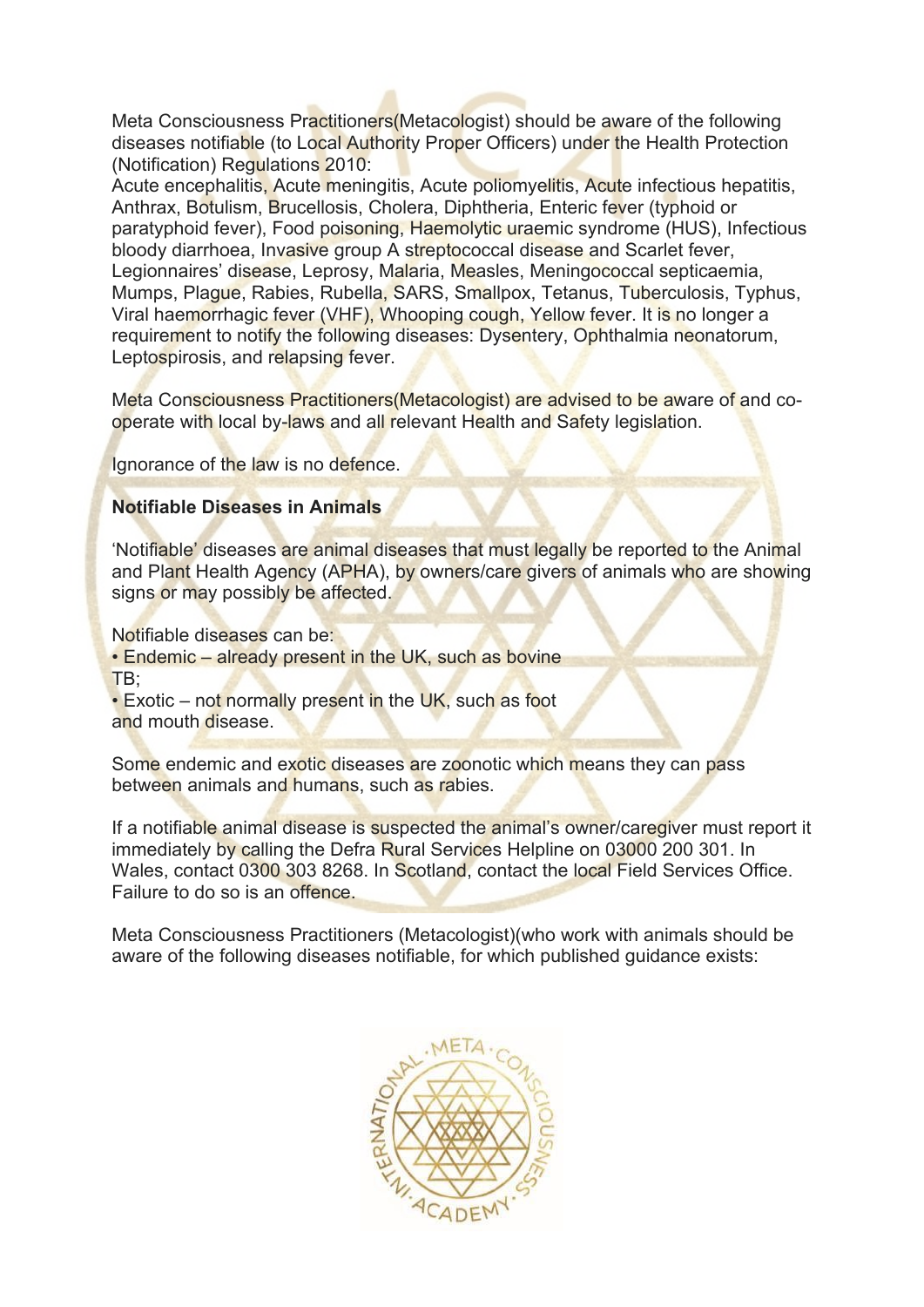African horse sickness, African swine fever, Anthrax, Aujeszky's disease, Avian influenza (bird flu), BSE, Bluetongue, Bovine TB, Brucellosis, Chronic wasting disease, Classical swine fever, Contagious agalactia, Contagious bovine pleuropneumonia, Contagious epididymitis, Contagious equine metritis, Dourine, Enzootic bovine leukosis, Epizootic haemorrhagic disease, Epizootic lymphangitis, Equine infectious anaemia (swamp fever), Equine viral arteritis, Equine viral encephalomyelitis, Foot and Mouth disease: Glanders and farcy, Goat plague, Lumpy skin, disease, Newcastle disease, Paramyxovirus infection, Porcine epidemic diarrhoea, Rabies: Rabies in bats, Rift Valley fever, Rinderpest, Scrapie, Sheep and goat pox, Sheep scab, Swine vesicular disease, Teschen disease, Vesicular stomatitis, Warble fly, West Nile fever.

#### Last updated 23 October 2018

Meta Consciousness Practitioners(Metacologist) are also advised to be aware of, and co- operate with, local by-laws and all relevant Health and Safety legislation.

# **CODE OF PROFESSIONAL PRACTICE – APPENDIX 2**

#### **Other Regulations & Guidelines**

#### **Prohibited Appellation**

In order to enable the public to distinguish between those who are professionally qualified and those who are not, the law makes it a criminal offence for anyone who does not hold the relevant qualification to use any of the titles specified hereunder, or to use any other title or description which suggests or implies that he or she is on the

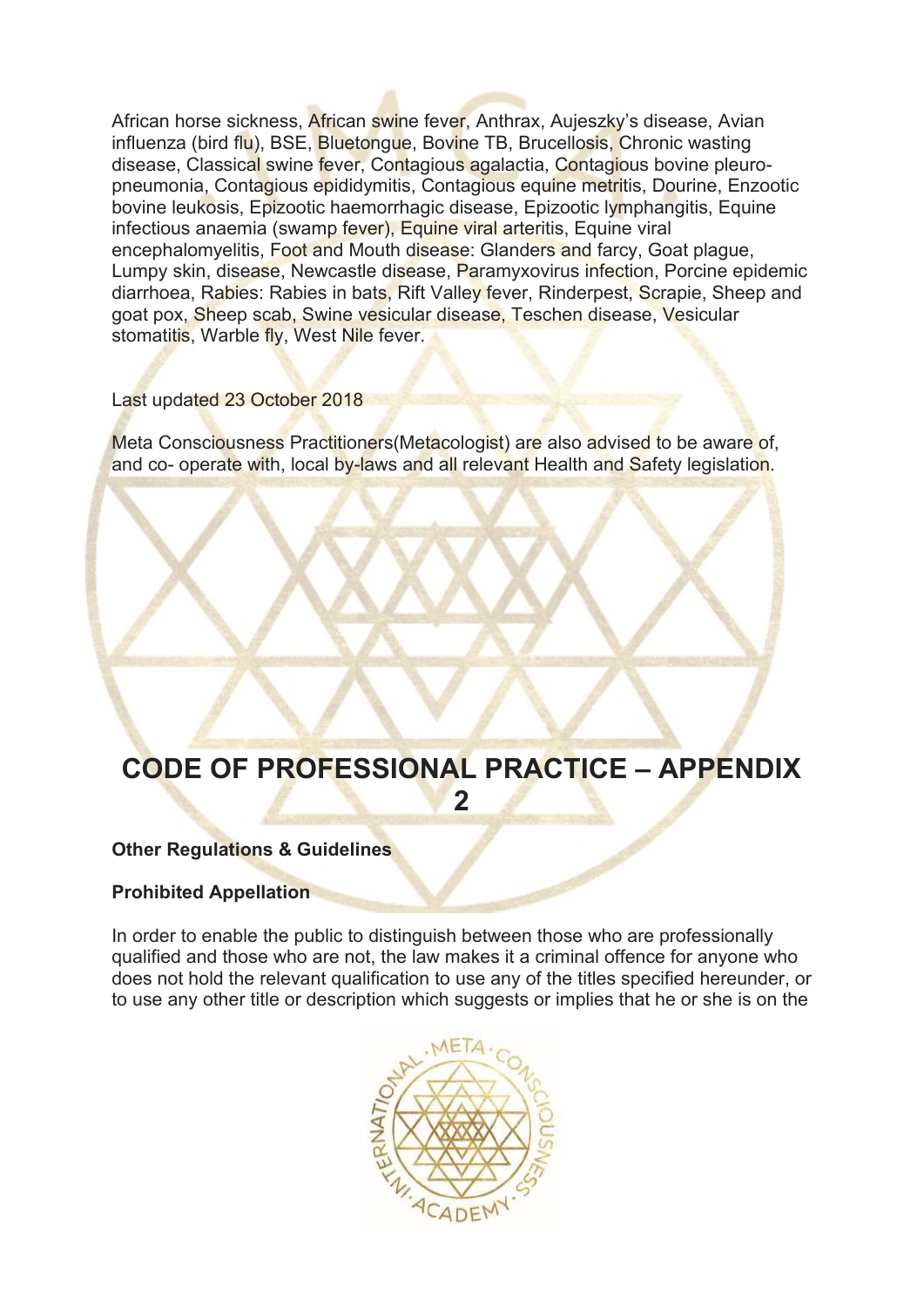statutory register of the persons who hold those qualifications. The titles are Chemist, Chiropodist, Dental Practitioner, Dental Surgeon, Dentist, Dietitian, Doctor, Druggist, General Practitioner, Medical Laboratory Technician, Midwife, Nurse, Occupational Therapist, Optician, Orthoptist, Pharmacist, Physiotherapist, Radiographer, Remedial Gymnast, Surgeon, Veterinary Practitioner, Veterinary Surgeon. It need hardly be said that a Meta Consciousness

Practitioner(Metacologist) must scrupulously avoid the foregoing titles unless of course he/she is additionally qualified in any of the fields concerned when he/she is entitled to use the appropriate description.

# **Fraudulent Mediumship**

The law provides that anyone who:

1. With intent to deceive purports to act as a spiritualistic medium or exercises any power of telepathy, clairvoyance or other similar powers or, in purporting to act as a spiritualistic medium, or to exercise the powers mentioned above, uses any fraudulent device, is guilty of an offence.

# **Premises**

- 1. When carrying on a business from any premises an individual must ensure that their working conditions and facilities to which members of the public have access to, are suitable and comply with all legislation.
- 2. In the case of Meta Consciousness Practitioners using their own homes as a base for their practice, in addition to complying with national legislation for any therapy they practise, they should check on any local authority by-laws covering their practice as these vary considerably throughout the country. This applies equally for offering Meta Consciousness to animals.
- 3. Meta Consciousness Practitioners working from home should give special attention to insurance, the terms of their lease or other title deeds, and any local government regulations limiting such practice or under which he/she may be liable to pay business rates. This also applies for offering Meta Consciousness to animals if a garage, other room, or separate construction is used for such treatments.
- 4. Practitioners should check that their home insurance covers them for working as a Practitioner from home, including a room used for office/clerical side of running a Meta Consciousness/Therapy business.
- 5. If staff is employed on the premises, Practitioners must pay equal attention in this area.